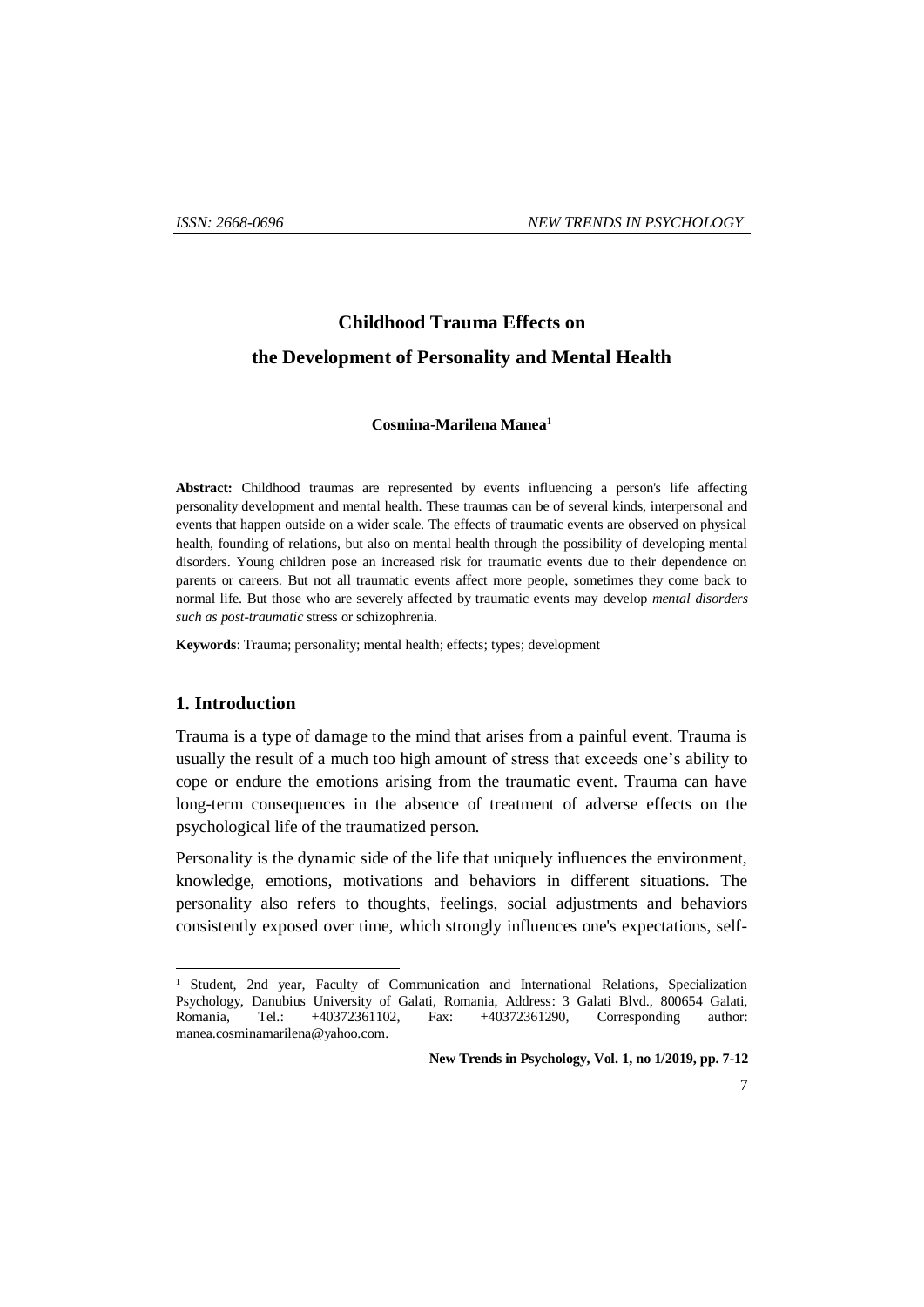perceptions, values and attitudes. Personality also predicts human reactions to other people, problems and stress situations.

The onset of personality is done during the preschool period when the student begins to present unique traits. At this stage due to temperament, a side of the personality that is innate, there are distinguished positive caracteriale traits such as initiative, independence, judgment, self-restraint, perseverance and many others.

Childhood trauma can occur when a child is a witness or experiences a negative experience in childhood. Trauma usually takes place during the period of 0-6 years. A lot of childhood events can overwhelm a child. These traumas may be in the form of abuse, negligence and violence, called interpersonal trauma. However, the child may experience traumatic events such as accidents, natural disasters, war, civil disturbances, medical procedures, the emergence of serious diseases or the loss of a parent or person with whom he created a link based on affection and safety. For a child exposure to stress repeatedly can cause a trauma like, living in a dangerous neighborhood or being the victim of bullying phenomenon. Incidentally, any event presenting the following characteristics may be considered traumatic: unexpectedly, repeated, someone was cruelly intentional, and the child was not prepared for such an experience. However, even if an event is upsetting for a child, it does not necessarily have to develop a trauma.

An event that is traumatic for a child is not the same for another person, although it is influenced to a greater or lesser extent. It also depends on how serious the event was. It is considered that infants and younger children are protected in the face of trauma due to their age, and because they cannot verbalize their reactions to the dangers and traumatic events, the adults have come to this conclusion. Research has shown that people at very young age can be affected by events that threaten their own safety but also those of parents. In conclusion even if children are young, they may be affected by different events and may develop a trauma.

## **2. Types of Trauma**

Trauma can be divided into several categories. Interpersonal trauma can be understood in the form of trauma that acts directly on the child as sexual, physical or emotional abuse taking place at home or elsewhere. Trauma in which the child is not physically neglected but only psychic. And one last type of interpersonal trauma is when a parent or caretaker is affected by his own trauma. This can mean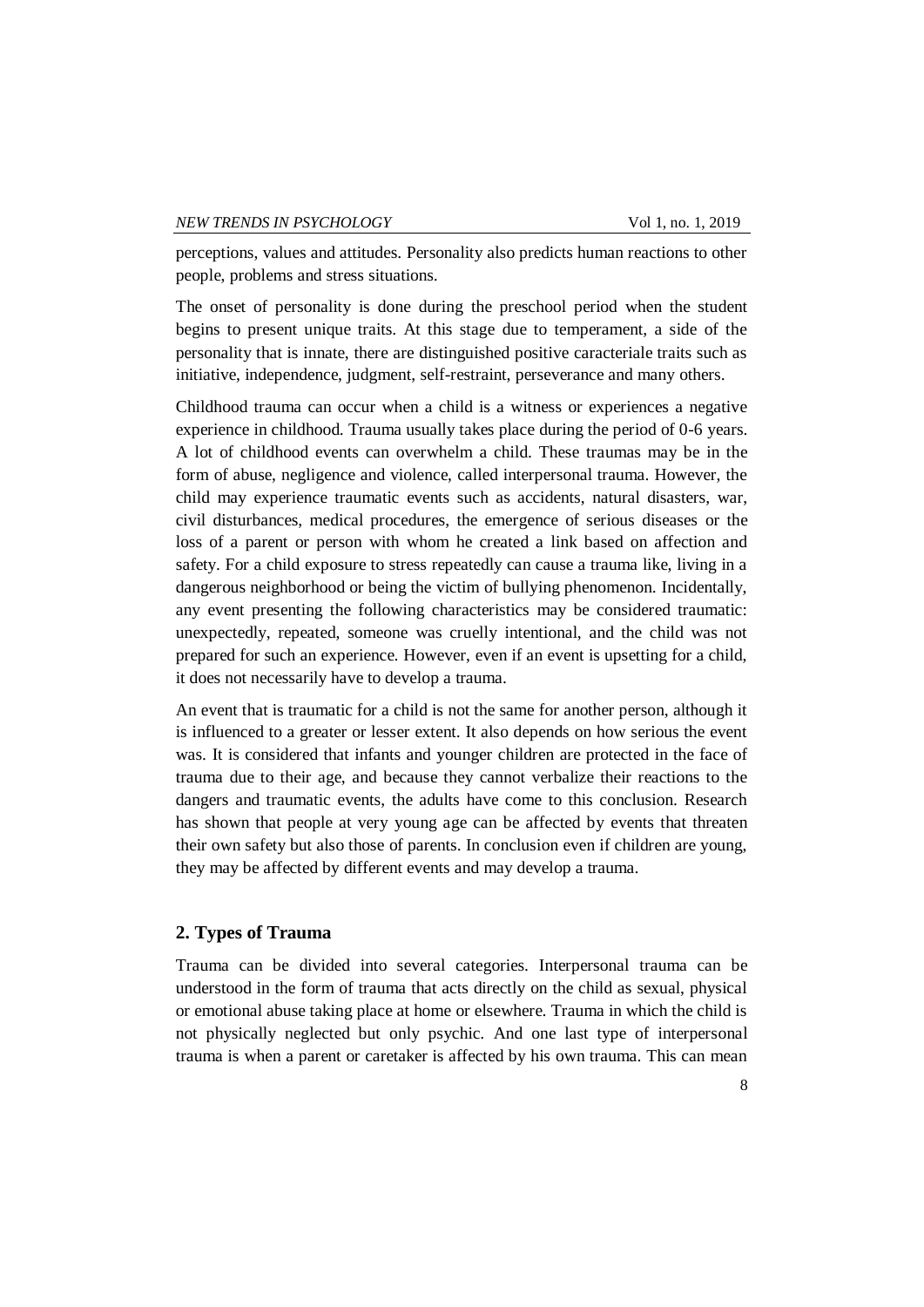that parents are unable to meet the emotional needs of children. Most of the time they have good intentions but their own trauma prevents them from establishing a secure link with their children. In the case of parents, they may suffer from severe health trauma, abuse of substances such as drugs and alcohol, separation or divorce of partners.

Due to the rapid development of the brain in the early years of life, trauma can be extremely damaging to the small child. They depend entirely on their parents for feeding, growing and protecting, which is why they are very vulnerable to a traumatic event. This leads to the impact of the harmonious development of the child's physical and mental life.

Sensations are the first to signal the traumatic event in the form of threatening visual stimuli, loud noises, violent movements and other types of stimuli. Frightening images tend to take the appearance of nightmares, new fears or the game with the ability to rebuild the event. Because of the exact understanding of the notions of cause and effect, the child believes that thoughts, fears and desires have the force to become real and can make things happen. Young children present a higher risk of being affected by a potential trauma.

## **2.1. Effects of Trauma in Young Children**

Young children experience a trauma from both behavioral and physiological symptoms. Unlike older children, they cannot express in words the moments in which they feel scared, helpless or overcome. They have problems in regulating their behavior and emotions. They may be afraid of new situations, get scared easely, hard to be releaved, and even be aggressive and impulsive. They may also experience difficulty in sleeping, lose recently aquired knowledge and may present regression in operation and behaviour.

Children aged 0-2 years may experience the following symptoms from trauma: low verbal skills, memory problems, screech or excessive crying, low appetite, weight loss or digestive problems. In the case of children aged 3-6 years, difficulties are reported in concentrating and learning at school, developing learning disabilities, showing poor development skills, imitating the abusive event, may be verbally abusive, cannot make friends easily, lacks confidence and is considered guilty of the traumatic event.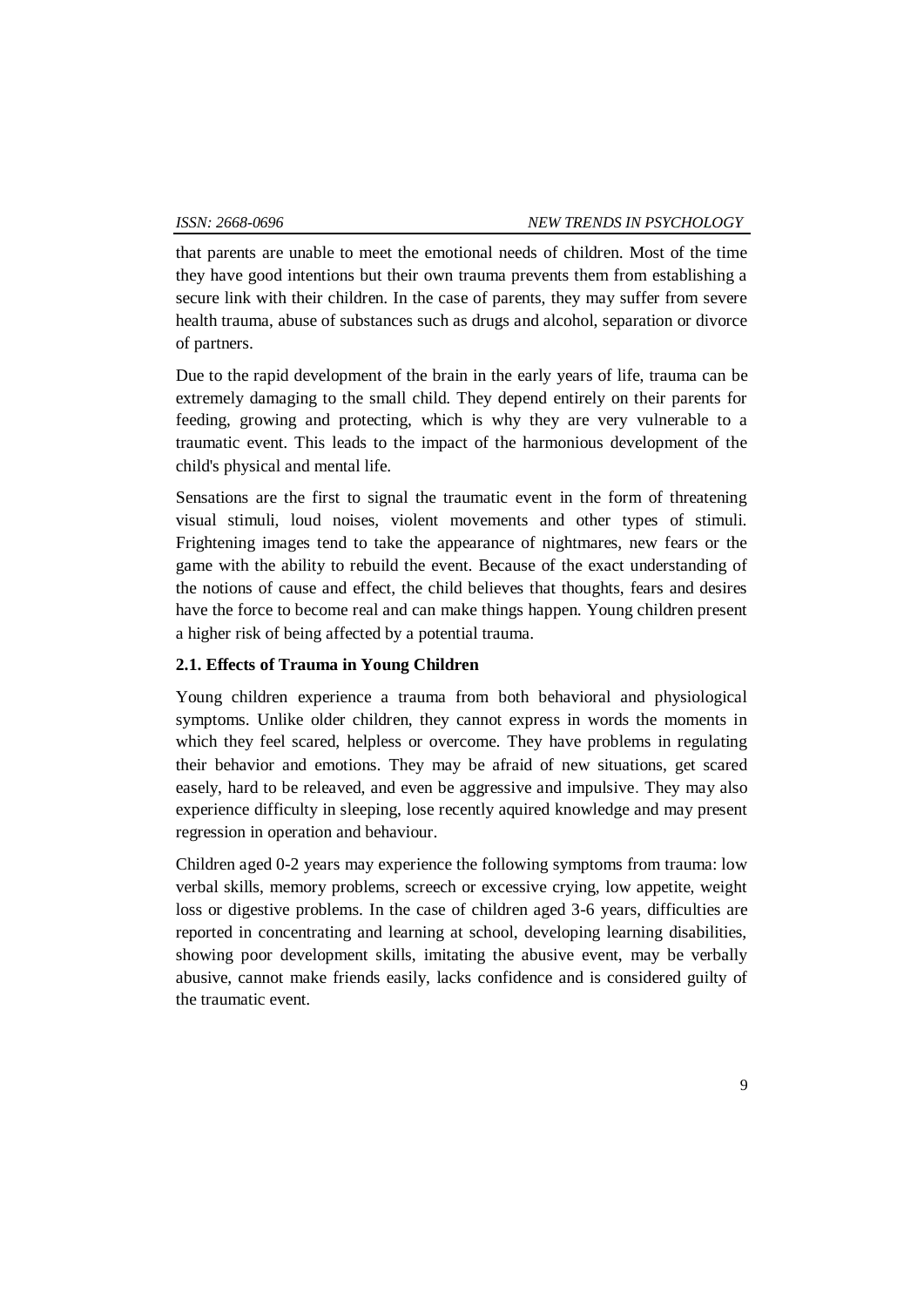### **2.2. Effects of Trauma in Adult Age**

As a result of a traumatic event, long-term effects on physical health, the establishment of relations and mental health are occurring. Depending on the number and intensity of traumatic experiences, individuals may develop an increased risk in the emergence of diseases such as: asthma, depression, heart disease, heart attack, diabetes and other possible diseases. Suicide is another phenomenon that people who are physically or sexually abused can face, or have witnessed violence in the family as children. The child can develop a physical and mentally harmonious life if he has been provided with support from parents or caregivers. Relationships and attachment help the child to trust the outside world, interact with those around him and be able to link healthy relationships. But if the child loses confidence in the person who cares for him after a traumatic event, he can consider the world a frightening place where adults can injure him. This leads to difficulty in establishing relationships with people of the same age but also at adult age may encounter the same problem. Because of the precarious relationship with the caretaker, the traumatized child will have problems in having romantic relationships in the adulthood.

Another effect of childhood trauma is related to mental health because children can develop mental illness as they get older. But not all children who live traumatic events develop a disease most of them return to their normal way of functioning. But for those who can't get over the traumatic event, they can develop posttraumatic stress disorder.

Post-traumatic stress disorder is a mental disorder that occurs after experiencing a traumatic experience, it can happen in childhood or later in life. According to DSM IV "*the characteristic symptoms resulting from exposure to extreme trauma include persistent re-experimentation of the traumatic event (criterion B), persistent avoidance of stimuli associated with trauma and paralysis of the general reactivity (criterion C) and persistent symptoms of increased excitation (criterion D).*" These symptoms must be constant for at least one month, and changes must significantly affect important areas of the person's life. In addition to posttraumatic stress disorder, obsessive-compulsive disorders, generalized anxiety, specific and social phobia, but also bipolar disorder II, before, during or after the onset of post-traumatic stress disorder, may develop. In the case of children suffering from PTSD they can feel and fear, depression, anxiety, anger and aggression, self-destructive behavior, feelings of isolation, low self-esteem and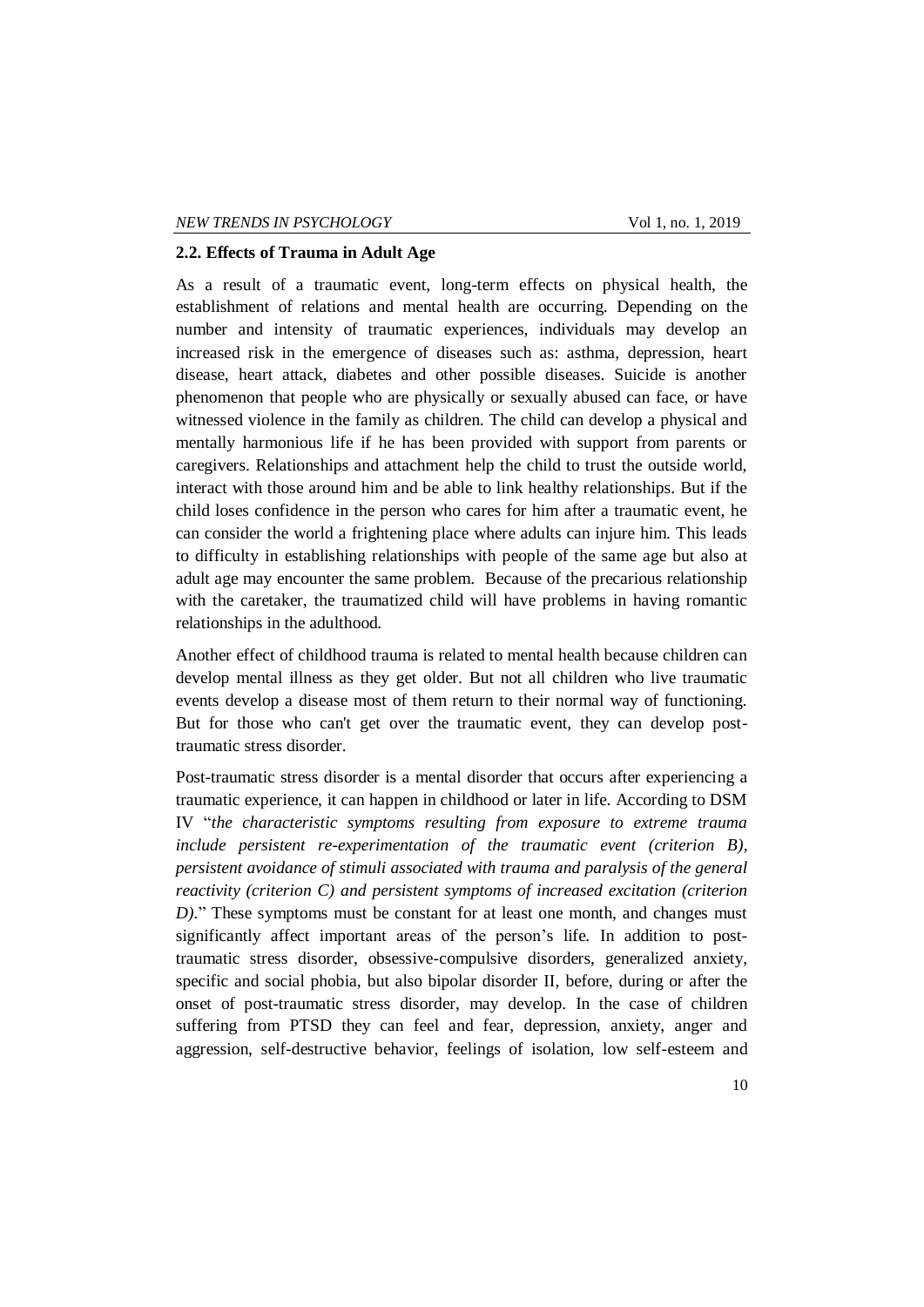encounter a difficulty in trusting others. Even children who do not develop PTSD can have changes in emotions and behaviour such as sleep problems, appetites, anger, irritability, sadness and the development of new fears. The symptoms of post-traumatic stress usually occur within the first 3 months of the occurrence of the traumatic event.

The trauma is discovered with the help of therapy, in which various tests and methods are used. These include the tree test. The first work devoted to this test was developed by Swiss psychologist Charles Koch in the year 1949. The tree test involves identifying various psychic problems based on the graphical representation of a tree. The test consists in drawing three trees equally or different depending on the choice of the subject, following which the therapist will take into account the following key elements: layout, different types of trees, roots, soil line, torso, crown, Branches, leaves, fruits, flowers, Wittgenstein's index, projection of unconscious concerns and many other elements taking into account each drawing. However, the tree test does not provide the diagnosis, but together with other tests and tools the therapist can make a correct diagnosis and may apply the appropriate treatment.

In the book titled "The Tree Test" Denise de Castilla presents several examples of the tree design interpretations applied to different people with multiple problems. It used in addition to this test the results obtained from the examination of the writing, the application of the Rorschach and Szondi tests. Both tests are used in analyzing the profound personality. The Rorschach test consists of examining 10 canvases that represent gray, black or colored ink spots, and providing explanations from the subject. The Szondi test requires the subject to choose from 8 photos two people who feel sympathetic with and two who seem less sympathetic. In this work, the author presents several case studies of which one is about an 18-year-old who has as a diagnosis schizophrenia. Schizophrenia is another form of deterioration of mental health and is a pathological state through which people suffer a rupture of the surrounding reality. Schizophrenia also presents other disorders such as delusional ideas, auditory hallucinations, illogical reasoning, affective indifference and social isolation. In the drawings presented in the case study could be identified a trauma that occurred at the age of 5 years for which the subject presented nervousness, impulsive reactions, anguish, feeling of non-reality of aspirations, strong need for communication, but also difficulties in affective communication.